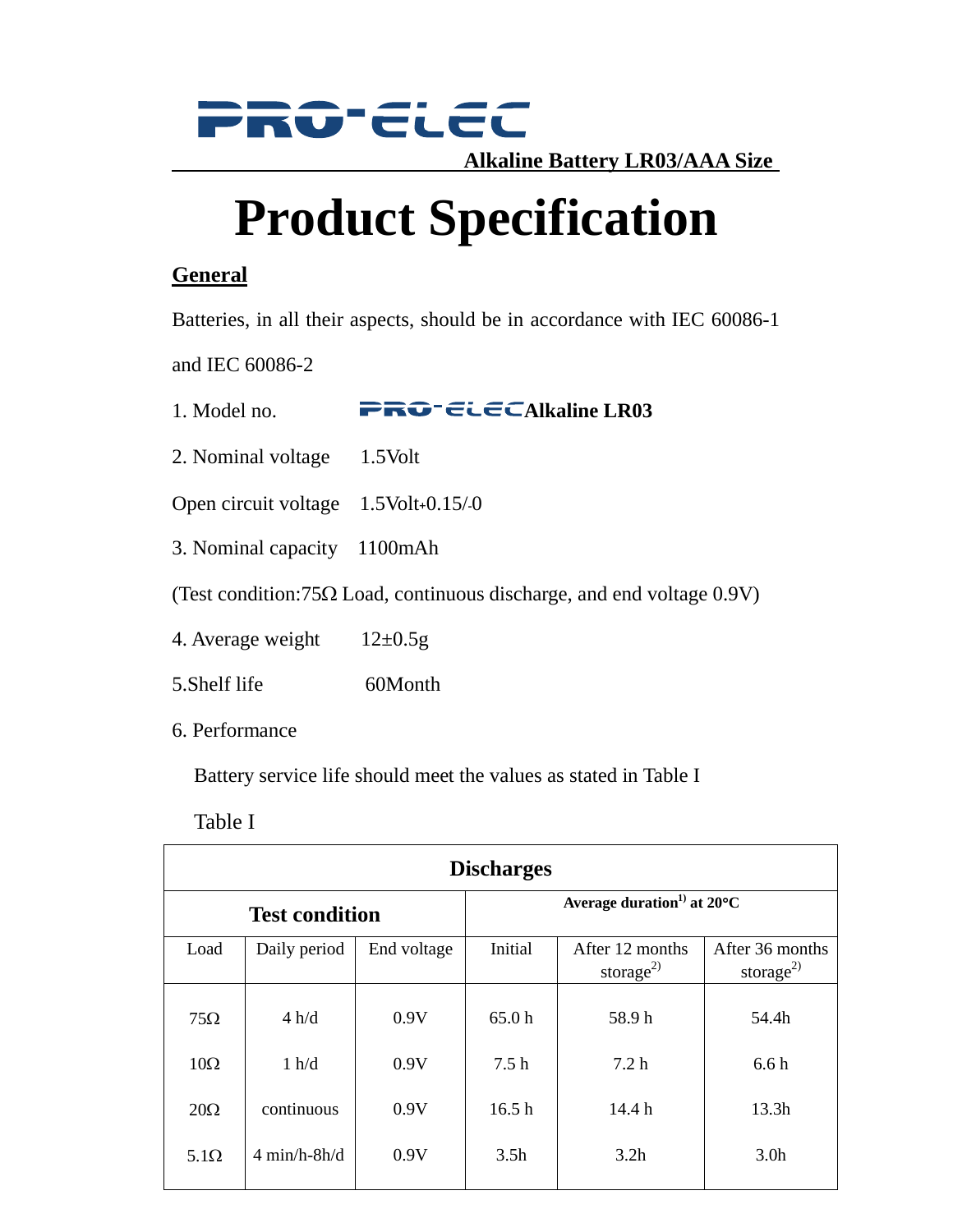| $3.6\Omega$ | 15 sec/min | 0 9V | 560 pulses | 520 pulses | 475 pulses |
|-------------|------------|------|------------|------------|------------|
|             |            |      |            |            |            |

<sup>1)</sup>Average service life will be calculated without the highest and the lowest of 9 samples

<sup>2)</sup> Storage conditions: temperature  $20\pm2^{\circ}\text{C}$  and the Relative Humidity shall be  $65 + 20%$ 

7. Heavy metal content: Mercury(Hg) content should be less than 1 PPM Cadmium (Cd) content should be less than 5 PPM Lead (Pb) content should be less than 15 PPM

## **8. QUALITY ASSURANCE**

| <b>DESCRIPTION</b>        | <b>AQL</b>        |  |
|---------------------------|-------------------|--|
| <b>Battery dimensions</b> | 0.65%             |  |
| Appearance                | 1.00%             |  |
| Off load voltage          | 0.65%             |  |
| On load voltage           | 1.00%             |  |
| Service Output            | Note 1            |  |
| Leakage 6.1               | $0.65\%$ (Note 2) |  |
| 6.2                       | Note 3            |  |
| 6.3                       | Note 4            |  |

Note 1 : Acceptance/rejection in accordance with IEC publication ( 1993 ) 86-1

Sub-clause 8.8.

Note 2 : Leakage on arrival at warehouse is within two months after shipping.

- Note  $3:$  Sample size :  $n = 20$ Judgement :  $Ac = 1$ ,  $Re = 2$
- Note 4 : Sample size :  $n = 20$ Judgement :  $Ac = 0$ ,  $Re = 2$
- **9. PACKAGING**